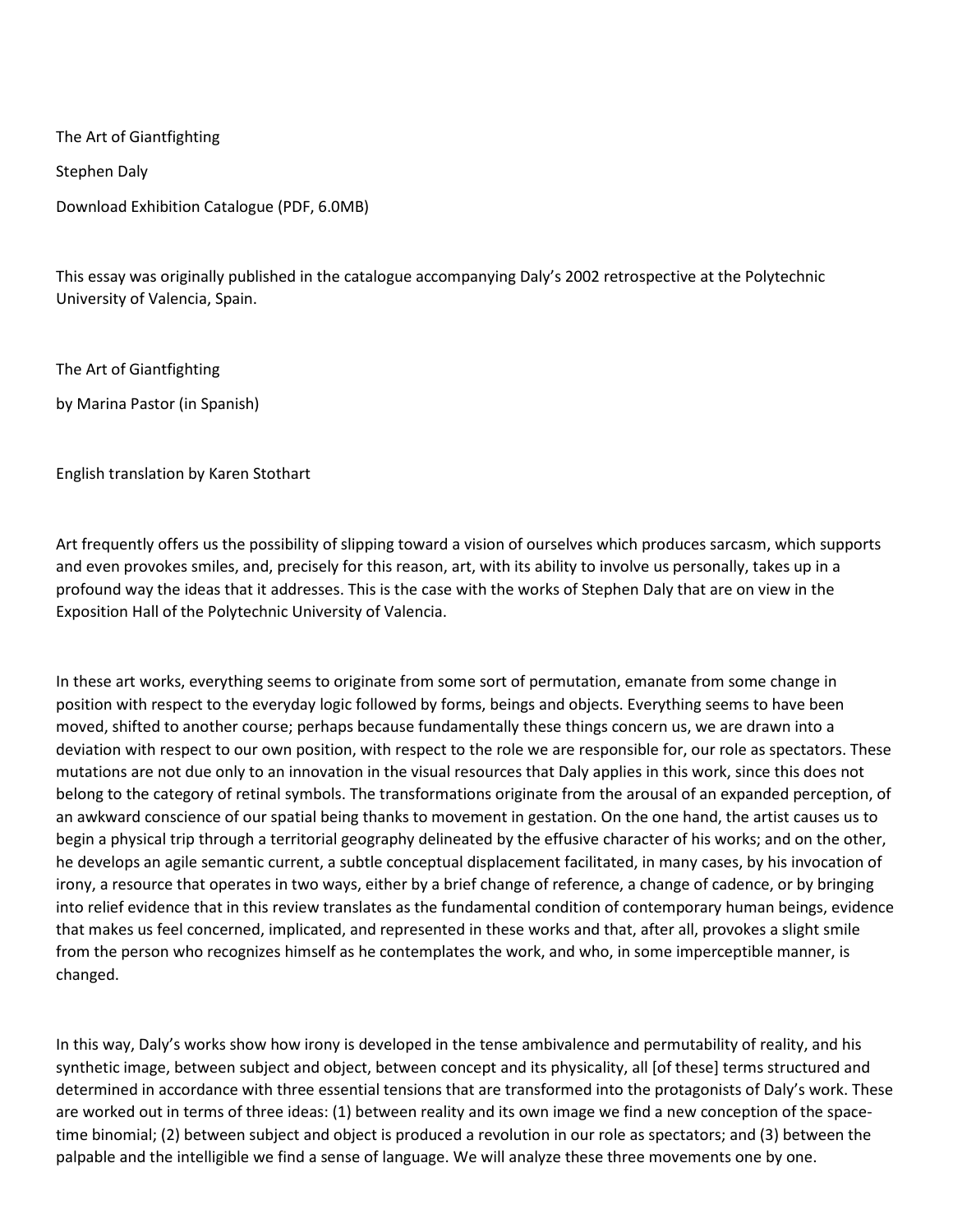## Art: Between Reality and Its Image

The works of Stephen Daly make up a series of way stations on the route between the two-dimensional and threedimensional. They are drawn sculptures, and not just drawings from which material might jut out, an inversion that is achieved thanks to the employment of an expansive force that makes his elements explode from all possible angles, into all possible spaces, with a fluid and organic movement, but also mechanical — an explosion by which the artist produces an integration of the enclosed space and the intermediate spaces in which we, the spectators, also feel ourselves involved. The movement is aerial, physical, and psychic, but also conceptual.

The spreading and enlarging of space makes the borders of the works disappear, perhaps invalidating the correlation between the volume [of the piece] and the emptiness around it, and almost immediately we are drawn in: we are included as parts of space and time, we are an effect of the [work's] context. Since we ourselves are part of its totality, our perception is not mediated by the measurement of some [separating] distance, which, in a strictly visual way, might have obliged us to find an exact point from which to try to correctly appreciate the work.

In this way, Daly's drawings are sculptures which import their power from the realm of the three-dimensional. For this reason, as we move through the space of the gallery, we cannot avoid the sensation that in the emptiness we can find elements which have been expelled from the work by centrifugal forces, and that the supports [of the pieces] have become practically invisible since they do not uphold any figure-background gestalt. Daly's works produce, throughout, an atmosphere, an extension of the context thanks to which the gallery or exhibition space, far from being a white or neutral cube, becomes a space generated by the pieces, convincing us that we belong to this way of being, that we are an element in the context: we feel ourselves as one more component that has been expelled from the pieces, one more part of their framework. In this way, the space finds, in a strange psychic geometry, its own vocabulary put into motion, finds its own place in time.

Still, as Daly's works unfurl in space, they attract space to themselves and concentrate it; they enclose us and convert us into moments in almost primordial time, into a gesture from that time. Its formal correctness all comes down to a reduction of inscrutability to its common denominator: that we humans constitute a space-time enigma. In this enigma the sculptures-turned-drawings, almost newborn, join together in as a kind of ironic response to the metric spirit of time. The power of the images is iconic here. Their presence is absorbing. They move between eternity and the fleetingness of the quotidian event, because, through them [these images] the art develops like some creation of symbols that furnish an order that goes beyond the dichotomy between the permanent and the provisional — because these images take their places on the very line that is the tension between both elements. Tension is constructed as instability, and as temporal instability. Daly's works seem to possess eternal features that characterize any icon, but they are tugged by their behavior [poses/attitutdes/postures] and by objects which belong to the ephemeral and to temporal instability. This articulation is achieved excellently through the active character of his pieces.

Sculpture is, in Daly's case, the union and concentration of space as action-space, where something seems to be happening continuously. The pieces are expanding in every direction, their characteristics are seen to be reinforced by the expressive properties of the materials used by the sculptor, and they are altered, sometimes, by coloration, and by marking different degrees of intensity in one's perception. The phallic precedence of verticality in some cases induces an apparent elevation that leaves the pieces unconnected to the soil. The elements pushed to the fore unfasten the works from the walls and nullify their bases [supports]. The bulbous perforations make us penetrate the walls, pry into the hidden aspects of the pieces. Every activity is generated in this transmission of signals from one space to another, like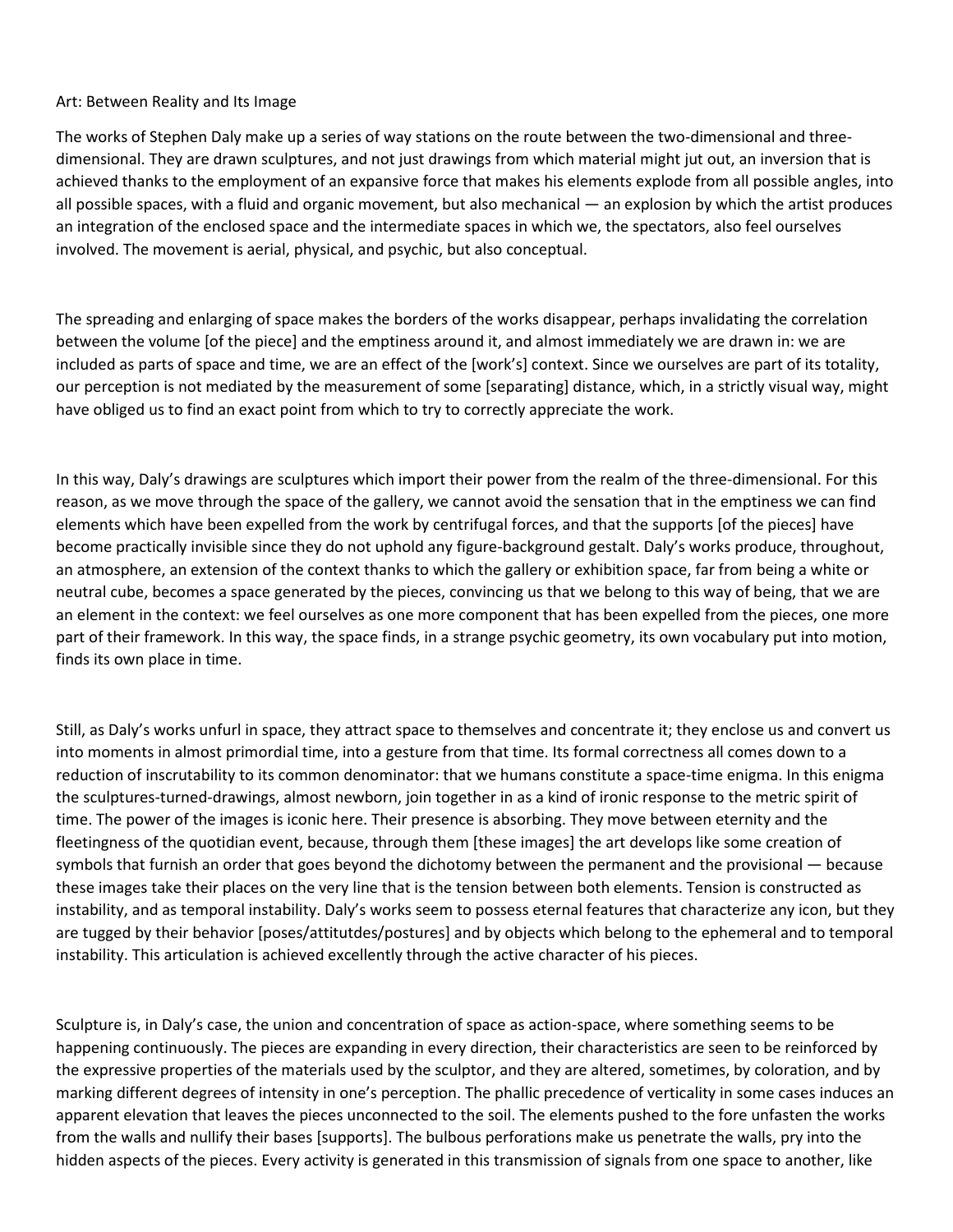choreographic action in the womb of emptiness that allows the movement that fills it, that changes it in time, that gives it continuity and, at the same time, inaugurates the presence of an opposite sign, since, in the face of evanescence of the instant, time is offered the possibility to manifest itself, to be transformed into something permanent by virtue of this materialization.

By expansion, spatial vitality, temporal coagulation, Daly's works manifest a particular treatment of the gravitational properties of a universe woven of energy, space where both the microcosm and macrocosm are found to be implicated in a kind of metaphysical or unified field theory in which both exchange their respective values.

## Art: Between Subject and Object

The sensuality and eroticism implicit in many of Daly's works are framed in a stately or priestly manner: the images of his subjects remain static, almost impassive, while they set in motion the entire surrounding space. Thus, the figures are not archetypes, despite their almost totemic appearance, rather they are marks that subtly record every individual complex of psychic traits based on our tendency to develop processes of identification.

Between abstract simplification and a characterization overflowing with detail, Daly's figures are concentrated within each other's gaze: spatial, almost palpable, lost at the disappearing point — which forces us to look in the direction that their eyes indicate. Sometimes that gaze catches us, sometimes it seems to bump against itself, but always it is measured with respect to some kind of horizon that we do not seem to be able to manage to perceive, something invisible. Those gazes, almost tangible in space radically transform the vision theorized in traditional perspective drawing, since it puts us into perspective, as if we were one more of these objects that surround the figures or which belong to them, that are found absolutely integrated with them. Because of this fact, Daly's works manifest all their power, showing that, at the same time, they are fragile and vulnerable, just as we are. To relieve ourselves of the position of being those who are observed, we tend to move, but with this we do little more than slip toward the strategy that the figures themselves have adopted.

The subjects of Daly's art works are oscillating spatial entities who poetry is disassociated from any rough or serious tone, without subtracting conceptual profundity from the pieces. The appeal is the contact with the subtle shifts that produce irony. Perhaps because of this, the figures possess a mysterious enchantment and the magic of fetishes, and they manifest, all at once, a tension that is not exerted by explicitly stated violence caused by the rupture of harmony. The figures do not devour each other by means of spatial condensation, and neither do they have an influence on the idea of some three-dimensional volumetric form, but rather they affirm their existence by their isolation, by an autonomy whose power is extracted from their integration and involvement in external space, an autonomy that discovers its limit in the action of another piece. In this way, the figures appear to be radically isolated, alone, incapab pace, an autonomy that discovers its limit in the action of another piece. In this way, the figures appear to be radically isolated, alone, incapable of communication in the middle of the era of global communication. This loneliness bestows upon them a kind of phantasmagoric character.

Between the real, imagination and fantasy, beyond any combinations involving reality, Daly's sculptures develop a satirical philosophy of impotence in which his beings are found trapped between sexuality and collapse, between serenity and the innocence of decadence. While they manifest an ordinary longing for life, they show a metaphysical anguish caused by isolation, like a person who seems to be condemned to life as a prisoner. His figures are shown so isolated that they don't seem to be even joined to themselves, or with themselves, because they are not even spatial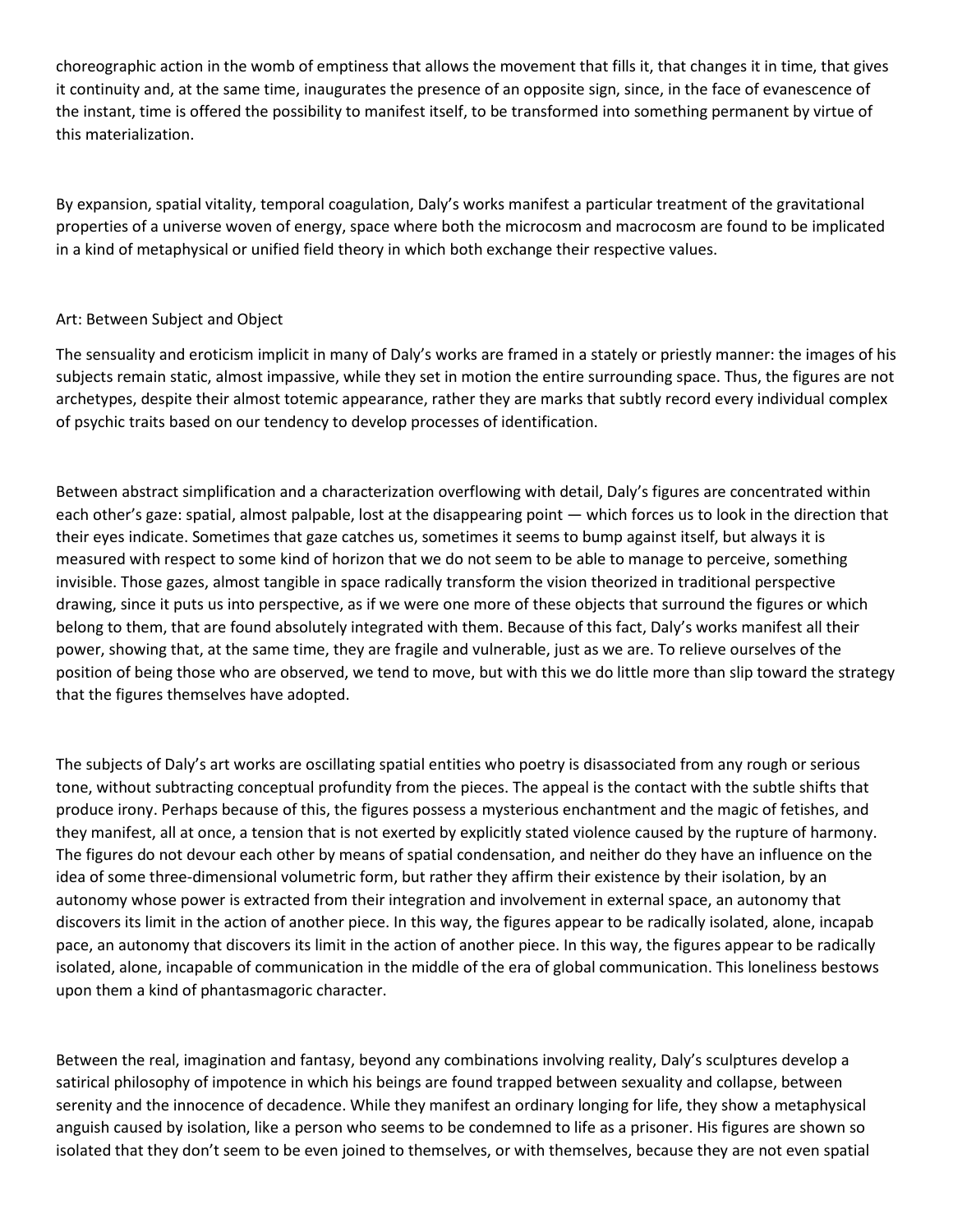concentrations, rather each is an expanding scatter of spatial values. Individuality here is as ambiguous and uncertain as we, on a daily basis, feel our lives to be. Because of it, Daly's works operate between analysis and synthetic schematization in the heart of a destabilizing discourse — not by being public statements of criticism, but more by showing a serene and almost invisible threat: that which allows us to see what is behind our backs as we contemplate our images in the mirror. Each one of his figures reveals a specific character granted by his original nature, but, at the same time, each is generalized so that it permits us to be able to find some points of identification within the hidden corners of our psyches. Our encounters with these figures are characterized by intimacy: shameless, they hint to us attitudes that unmask the condition of contemporary man and woman. Thus, Daly's work is not created with the idea of changing the world, but it does manage to provoke in us a small dislocation — and we are the parties responsible for including or not including variants in the constellations of reality. Therefore, in his sculpture we find vestiges of things human, vestiges that find, between our modern society with many modes of communications and the tribal and primitive, a core held strangely in common. Perhaps because of this commonality, Daly's works seem to be like an ethnographic collection: they reveal to us an essential man with his material culture, but seen from another perspective that ends of being closer to how we absorb our memory than to a random sample of things drawn from any memory bank. For this reason Daly breaks away from a merely historical point of view and from one structured by linear time, thus giving his pieces a sense of vital contemporaneity.

Man and his objects. In Daly's works object and subject are found to be strangely fused with a structured simplicity whose most complex features are interwoven in a taste for details, in the diversity of material elements, in the presence of the ordinary in the heart of the abstract outlining of the figures. The tension between subject and object finds its resolution by rejecting eclectic anecdotalism in order to address itself to an essentiality that makes the figures timeless, and at the same time contemporary. Daly's figures are like body structures whose tectonics is similar to that of the objective universe which appears next to them and which belongs to them physically and in daily life. As hybrids of object-mechanics and animal nature, Daly's men and women do not annex themselves to the objects in the manner of prostheses, but rather by continuity with them.

If, as affirmed by Bischof, the order of perceived space is based in systems of spatial motor orientation and if it cannot be understood without these, Daly's work shows, with all it richness, our ability to question the simple retinal image in order to thrust ourselves into the perception of more complex signs; it does not content itself with just filling our vision. In this way, it is impossible for us to passively consume images, and we begin to experience the reactivation of all our senses, perhaps caused by the operation of synesthesia.

To the extent that the sculptures touch us, vie with us, look at us, they compel us to find our own response, to work with them to formulate the questions that they are based on, asking for explanations of our daily experience, breaking our habitual routines and challenging our perception. Their space, becomes more real than our own, confirms for us our image and causes us to reevaluate our acquired habits of perception. After all, we finish up looking at ourselves, in a task as illusory as some of Daly's sculptures, but with an ironic tinge and even with that narcissistic gaze which shifts our role as passive observer and allows us to become the one who feels he is being observed and analyzed, causing a reaction, a reactivation (more profound than apparent) of our feelings, since in this we gamble with our own individual psyche, our identity.

## Art: Language, Languages

Daly's sculptures awaken us from the sleepiness of ordinary communication. Not only the isolation to which we have already alluded, but also his invented typographies which are structured like chaotic manifestos that are expelled as if by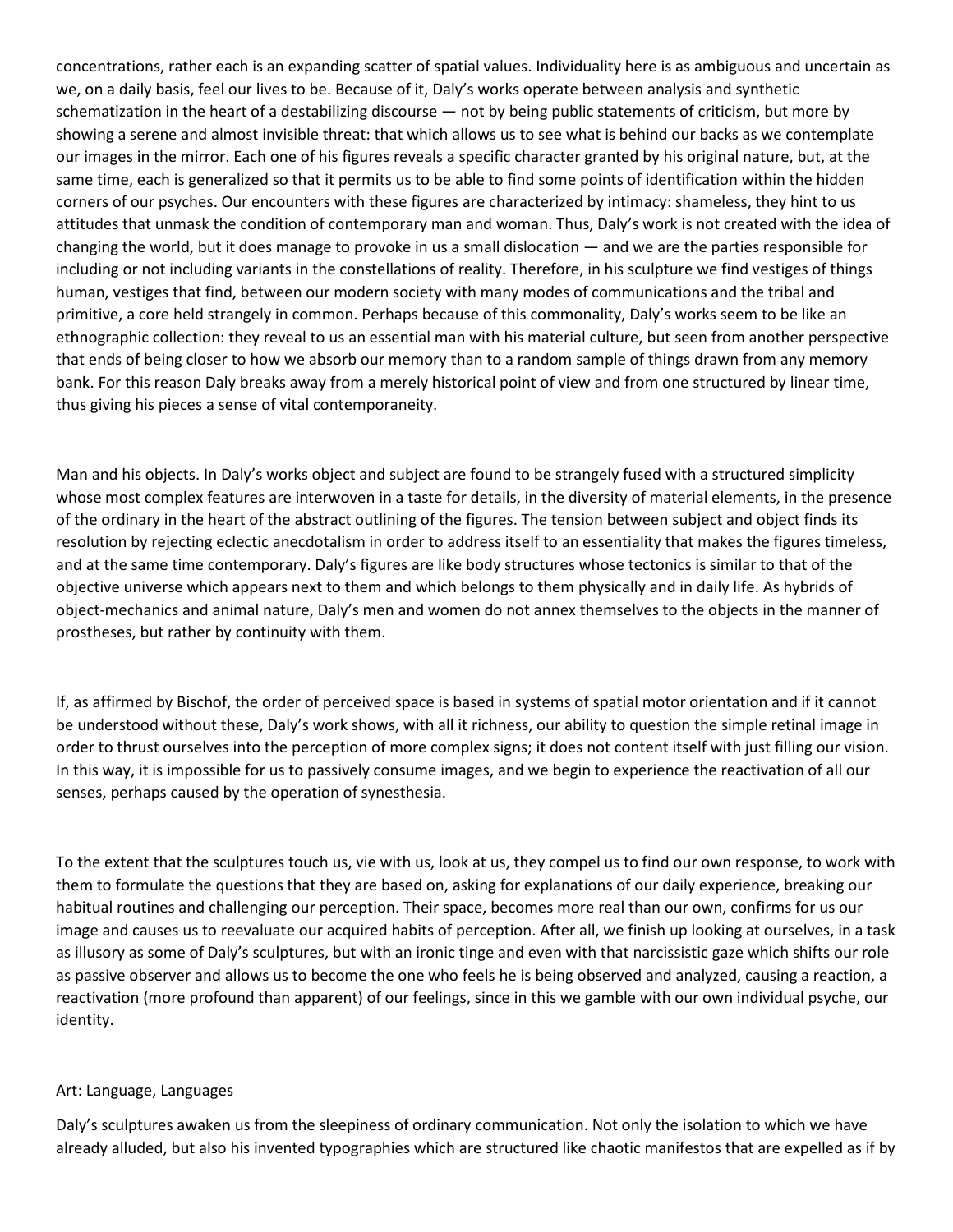a puff of air, typographies that plunge us into a sea of silences and of questions concerning the possibility of any exchange of meanings by means of speech and sound. In these sculptures the world is not presented as rigorously regulated by some form of spatio-temporal measuring, but there are instead combinations of elements with linguistic remittances which present us that enigma capable of awakening emotions and contradictions in the spectator. These elements are like visual epigrams that open into a complex and personal labyrinth full of associative references made up of symbols that are resistant to any form of linear reading. Let us imagine a three-dimensional reading, not composed of letters, but with the same kind of abstraction as these, that could be followed in any direction and whose meaning was not conferred beforehand. We are speaking about a proto-language or a post-language, composed of an iconography both strange and precise — such are Daly's symbols.

All the power of these symbols is manifest in the heart of those blurred constellations that prevent the eye from resting in space, in those overflowing fountains of meanings and diagrams, a metaphor for our own world, sensory and lively, disorderly and chaotic. Because of this, the "words" in Daly's sculptures are a riddle in the form of a puzzle-object. We are the ones responsible for putting together the reality of the discourse in the puzzle by means of a lexicon in which the tension between the equivocal and the utterly precise, far from disappearing, is brought into play until it yields to a new linguistic origin whose foundation is solipsistic, it is built on the transitory condition of the human being, a being that dissolves in language.

In this way, Daly's iconography does not designate a field of action beyond reality, but rather it rests upon a kind of reality in an almost embryonic state, a universe still infested by imagination within the womb of a general critique of knowledge, of the categorization of the world we create from language and which generates nonexistent things. Furthermore, this iconography deals with a preference for the flow of attitudes, of associations more metonymical than metaphoric, projections that reveal the movability of time beyond linear sequencing, beyond the straight and from left to right directionality of our writing and of our own reading process. For this reason, the language in the sculptures of Daly becomes independent of its typographic form and it sounds and transforms itself into a live element, in the embryo of other possible worlds.

These "letter" bodies, these body-objects are like a spatial and chaotic spider web used to organize new cosmoses to suit the fancy of every one, of free association, with the connotative dominating the denotative, with a referential promiscuity which allows Daly to produce a radical shift in the nervous system of planetary communications with but a tiny change of course, with a plastic modification whose manifestation seeks to generate a different man, a man who shows the need of new modes of communication for an altered society, one more open to creativity.

All in all, the spectator, we the spectators, can be neither passive nor impartial in the face of Daly's works, beginning the very moment in which we find ourselves dislocated or in which we are trapped in some form of ineffability. Incapable of proffering coherent symbols, we convert ourselves, by means of space-time change, into the narration of Daly's signs, into that which they recount, since they depend on our free association, but also we become the creators of their referents, and of our own world.

## Epilogue

Between space and time, between reality and its image, between text and hypertext, and beyond the subject and its submission to language, we find the construction of the individual as a constant which, in an explicit way (although ineffable in many aspects), surpasses any possible syntax. This is a question of the creation of ourselves. Iconography,